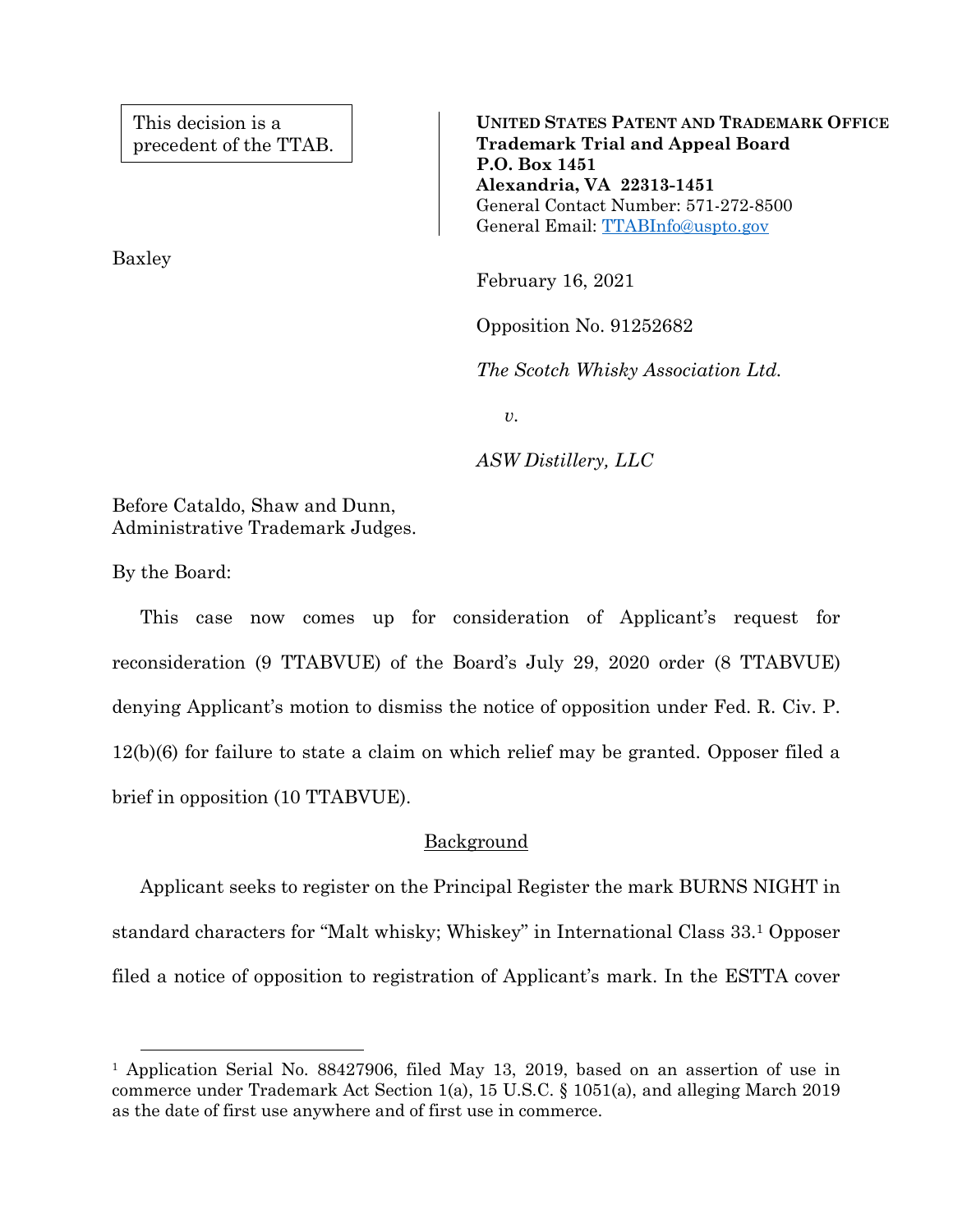Opposition No. 91252682

form, Opposer indicated that it intended to allege claims that Applicant's mark is: (1) primarily geographically deceptively misdescriptive under Trademark Act Section  $2(e)(3)$ , 15 U.S.C. § 1052(e)(3); and (2) a geographical indication which, if used on or in connection with wine or spirits, identifies a place other than the origin of the goods under Trademark Act Section 2(a), 15 U.S.C. § 1052(a).<sup>2</sup> In the Board's July 29, 2020 order, we determined, among other things, that, at a minimum, Opposer has pleaded a sufficient factual basis for claims under the more general deceptiveness provision of Section 2(a) and under Section 2(e)(3) (8 TTABVUE 5).

In the request for reconsideration, Applicant contends that, in view of the January 1, 1996 enactment of the deceptiveness provision of Section 2(a) that specifically pertains to wines and spirits, the more general provision of Section 2(a) is no longer applicable to wines and spirits; that allowing Opposer to bring a claim under the more general provision of Section 2(a), without ruling on whether Opposer's allegations constitute a plausible claim under the wines and spirits provision of Section 2(a), renders unclear the standards under which the claims will be tested; and that the

l

<sup>2</sup> Trademark Act Section 2, 15 U.S.C. § 1052, provides in relevant part:

No trademark by which the goods of the applicant may be distinguished from the goods of others shall be refused registration on the principal register on account of its nature unless it—

<sup>(</sup>a) Consists of or comprises … **deceptive** … matter; … or **a geographical indication which, when used on or in connection with wines or spirits, identifies a place other than the origin of the goods and is first used on or in connection with wines or spirits** by the applicant on or after [January 1, 1996].

<sup>…</sup>

<sup>(</sup>e) Consists of a mark which, … (3) when used on or in connection with the goods of the applicant is primarily geographically deceptively misdescriptive of them….

<sup>(</sup>emphasis added).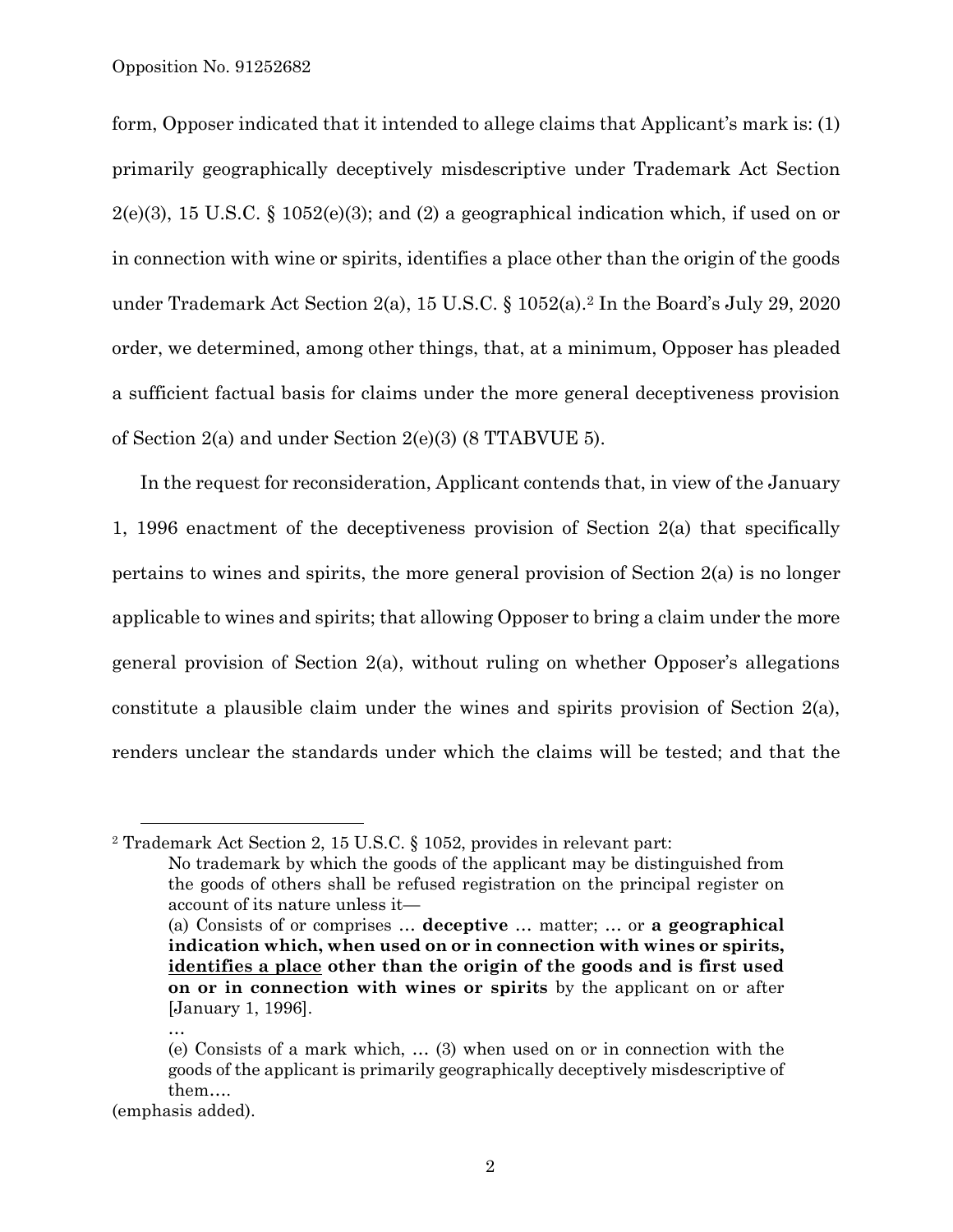notice of opposition fails to state a claim that the primary significance of the mark is geographic "when Opposer asserts in the Notice that it is not." 9 TTABVUE 5.

In opposition, Opposer contends that Applicant cited no authority for its assertion that the wines and spirits provision of Section 2(a) rendered the more general provision of Section 2(a) inapplicable to wines and spirits; that the pleading standards under the wines and spirits and more general deceptiveness provisions of Section 2(a) are essentially the same; and that "Opposer properly pleaded its claims that the trademark BURNS NIGHT, when used in connection with whisky other than Scotch Whisky, is geographically deceptive and misdescriptive." 10 TTABVUE 4.

## Standard for Rule 2.127(b) motion

The premise underlying a motion for reconsideration, modification or clarification under Trademark Rule 2.127(b), 37 C.F.R. § 2.127(b), is that, based on the facts before it and the prevailing authorities, the Board erred in reaching the order or decision it issued. Such a motion may not be used to introduce additional evidence, nor should it be devoted simply to a reargument of the points presented in a brief on the original motion. Rather, the motion should be limited to a demonstration that based on the facts before it and the applicable law, the Board's ruling is in error and requires appropriate change. *See* TRADEMARK TRIAL AND APPEAL BOARD MANUAL OF PROCEDURE § 518 (2020).

## Discussion

Applicant's assertion that the Board erred in allowing Opposer's claim under the more general deceptiveness provision of Section 2(a) is unpersuasive. First, we note

3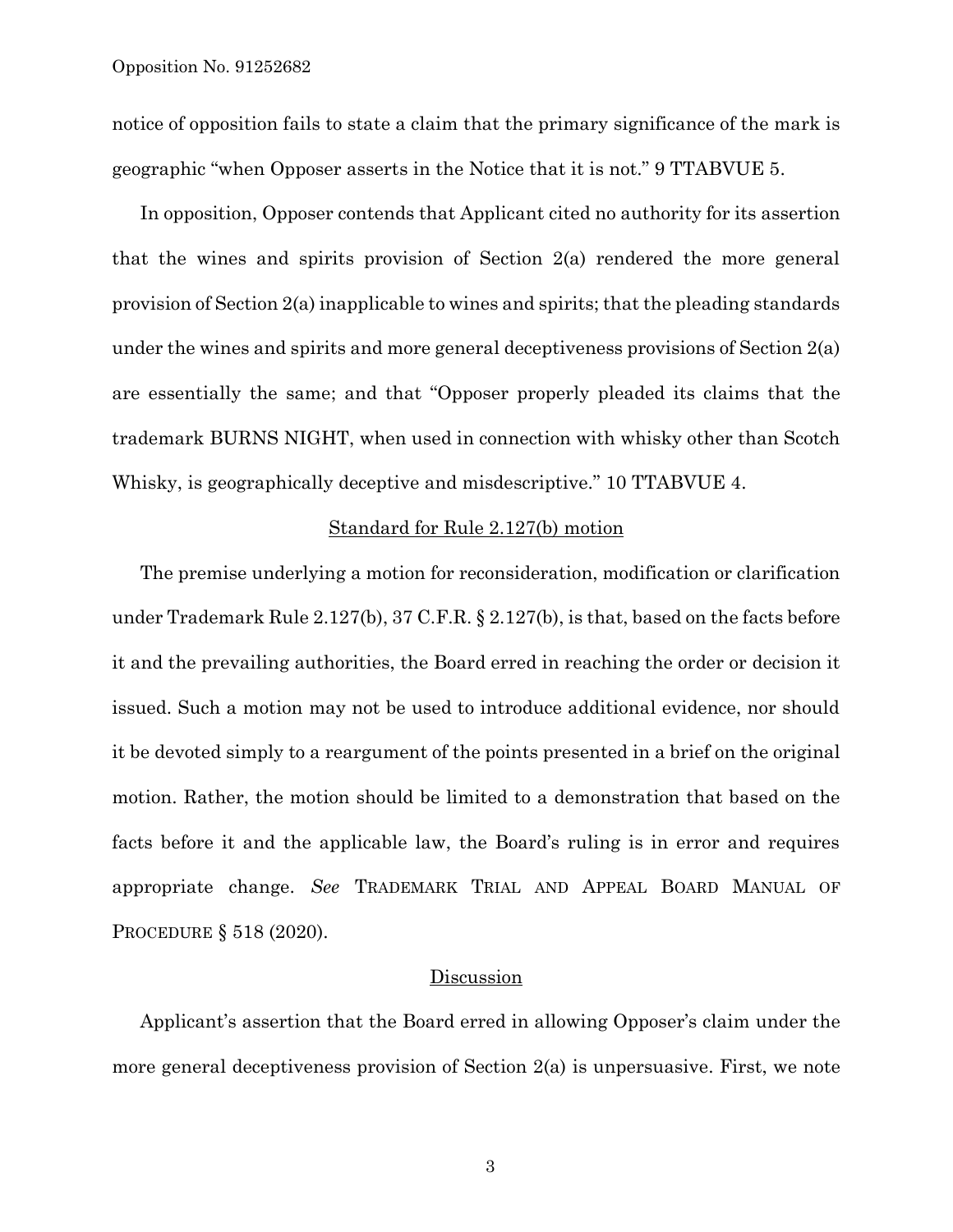that the plain language of the general deceptiveness provision does not exclude wines and spirits, and that provision previously has been held to apply to spirits. A mark may be refused registration under Trademark Act Section 2(a), where it "[c]onsists of or comprises … deceptive matter." A term is deceptive where (1) it misdescribes the character, quality, function, composition or use of the goods, (2) prospective purchasers are likely to believe the misdescription, and (3) the misdescription is likely to affect a significant portion of the relevant consumers' decision to purchase. *See In re Spirits Int'l, N.V.*, 563 F.3d 1347, 90 USPQ2d 1489 (Fed. Cir. 2009). Terms that are not specifically place names, but which may have "geographical association," may provide bases for claims under the general deceptiveness provision of Section 2(a). *Scotch Whiskey Ass'n v. U.S. Distilled Prods. Co*., 952 F.2d 1317, 21 USPQ2d 1145, 1146-7 (Fed. Cir. 1991) (Section 2(a) deceptiveness claim based in part on allegation that the mark "MCADAMS for whisky not produced in Scotland deceptively connotes and signifies that the product sold under said mark has a place of produce and geographic origin in Scotland" found to be legally sufficient, notwithstanding that plaintiff did not allege that the mark is primarily recognized as a geographical term in and of itself). Applicant has failed to persuade the Board that it erred in its determination that Opposer has pleaded a sufficient factual basis for claims under the general deceptiveness provision of Section 2(a).

Although Applicant argues that the post-*Scotch Whisky Association* amendment of Section 2(a) made the general deceptiveness provision inapplicable to wines and spirits, that is not the case. The amendment added a provision allowing for refusal of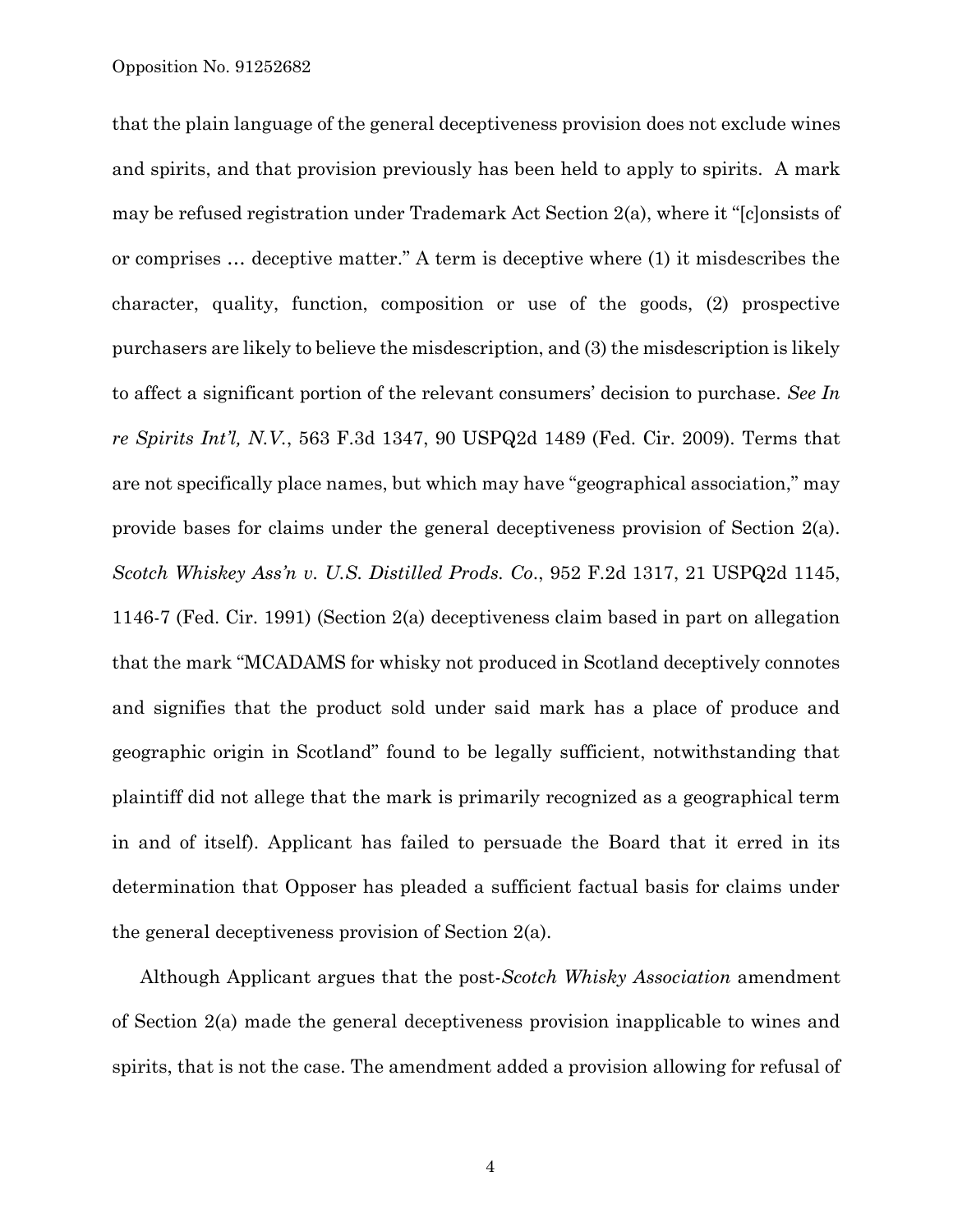l

registration of a mark under Section 2(a) where it "[c]onsists of or comprises … a geographical indication which, when used on or in connection with wines or spirits, identifies a place other than the origin of the goods and is first used on or in connection with wines or spirits by the applicant on or after" January 1, 1996 ("the wines and spirits provision"). The wines and spirits provision of Section 2(a) was added by the Uruguay Round Agreements Act, implementing the Trade-Related Intellectual Property ("TRIPs") portions of the General Agreement on Tariffs and Trade ("GATT") through the Uruguay Round Agreements Act ("URAA"), Pub. L. No. 103-465, 108 Stat. 4809 (1994) to provide "**[a]dditional** [p]rotection" (emphasis added) for wines and spirits consistent with TRIPs Article 23. <sup>3</sup> URAA, Section 3, Article 23; TRIPs, Article 23. Congress did not state that the Section 2(a) wines and spirits provision eliminated or rendered inapplicable more general Section 2(a) deceptiveness claims with regard to wines and spirits. Further, the adoption of the wines and spirits provision did not overrule the *Scotch Whiskey Ass'n* decision.

Applicant's motion also asserts that the Board erroneously refused to dismiss Opposer's Section 2(e)(3) claim that the mark is primarily geographically deceptively misdescriptive. Specifically, Applicant argues that the Notice of Opposition is missing a required element: that the primary significance of the mark is a generally known geographic **location**. On reconsideration, we agree. *See In re Miracle Tuesday, LLC*,

<sup>&</sup>lt;sup>3</sup> Article 23 includes the requirement that World Trade Organization members "provide the legal means for interested parties to prevent use of a geographical indication identifying … spirits not originating in the place indicated by the geographical indication in question, even where the true origin of the goods is indicated or the geographical indication is used in translation or accompanied by expressions such as 'kind,' 'type,' 'style,' 'imitation' or the like." *Id.*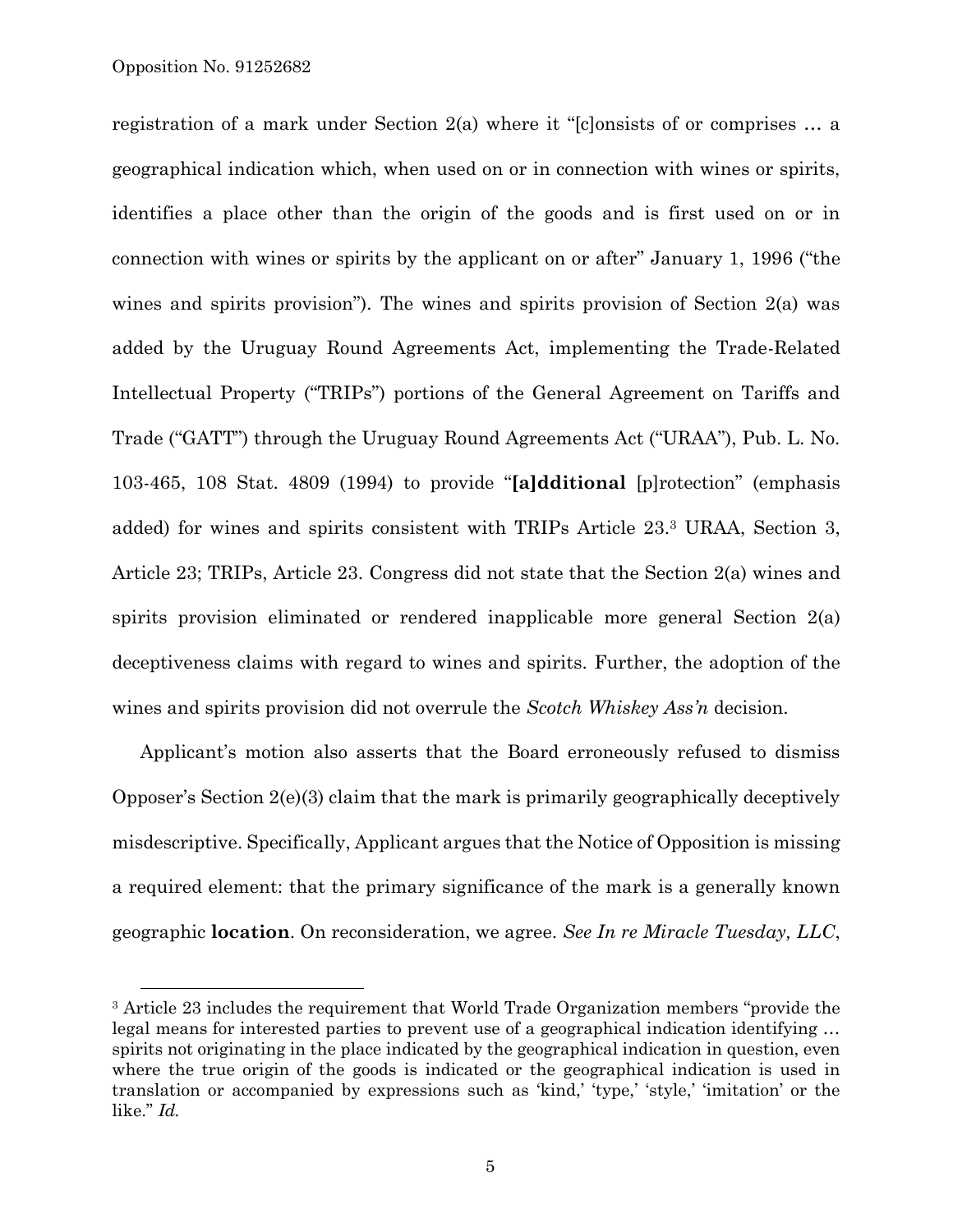695 F.3d 1339, 1343, 104 USPQ2d 1330, 1332 (Fed. Cir. 2012) (mark is primarily geographically deceptively misdescriptive under Section 2(e)(3) where: (1) the primary significance of the mark is a generally known geographic **location**, (2) the goods or services do not originate in the place identified in the mark, and (3) purchasers would be likely to believe that the goods or services originate in the geographic place identified in the mark, and the misrepresentation is a material factor in a significant portion of the relevant consumer's decision to buy the goods or use the services). Because Opposer has not alleged that the primary significance of the mark BURNS NIGHT is a generally known geographic location, Opposer has failed to allege a sufficient claim under Section  $2(e)(3)$ , and the request for reconsideration is granted with regard to that claim.

For a similar reason, Applicant argues that the Board erred in failing to dismiss Opposer's claim under the wines and spirits provision of Section 2(a). As mentioned above, the wines and spirits provision in Section 2(a) provides for refusal of any mark that "[c]onsists of or comprises … a **geographical indication** which, when used on or in connection with wines or spirits, **identifies a place** other than the origin of the goods .…" (emphasis added).

The Notice of Opposition alleges only that the involved mark BURNS NIGHT "is highly evocative of Scotland when used on a whisky product" because the mark refers to celebration of Scottish poet Robert Burns' birthday (1 TTABVUE 5, paragraph 7). While Opposer, in the ESTTA cover form of the notice of opposition, alleges that the mark is a "[g]eographic indication which, if used on or in connection with wine or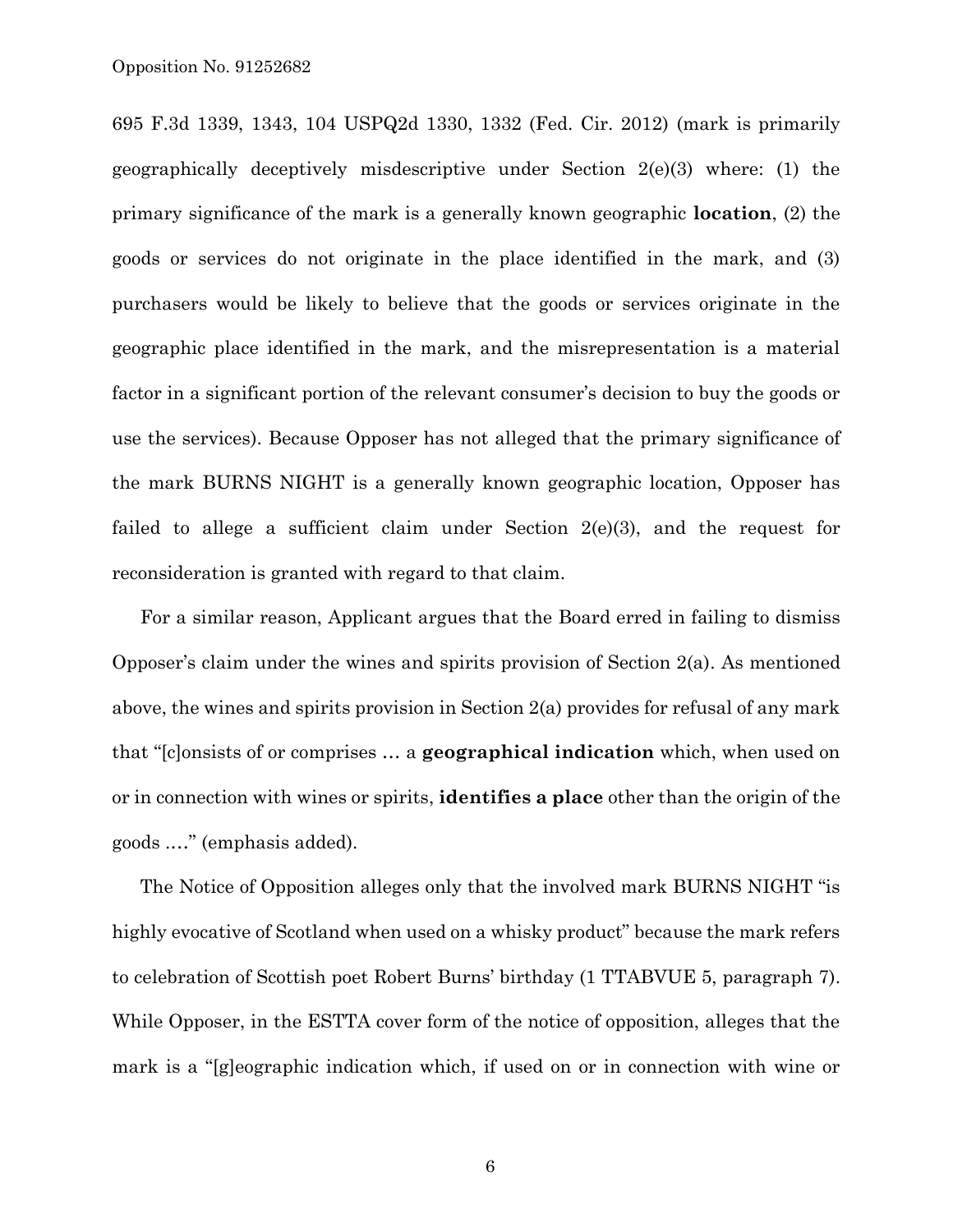Opposition No. 91252682

l

spirits, identifies a place other than the origin of the goods" (1 TTABVUE 1), the mere general mention of a claim in the ESTTA cover form for a complaint is insufficient to plead that claim. *See Embarcadero Techs. Inc. v. RStudio Inc.*, 105 USPQ2d 1825, 1827 n.2 (TTAB 2013). Therefore, Opposer did not allege facts which, if proven, would establish that Applicant's mark identifies a place -- that is, a place name, abbreviation, nickname, symbol, or outline or map of a geographic area -- other than the origin of the goods at issue.<sup>4</sup> *See* TMEP § 1210.08(a). Opposer therefore failed to state a claim under the wines and spirits provision of Trademark Act Section 2(a).

## Conclusion

Based on the foregoing, Applicant's request for reconsideration is granted to the extent that we expressly find that Opposer has failed to state a claim under the wines and spirits provision of Trademark Act Section 2(a) and under Trademark Act Section 2(e)(3); <sup>5</sup> the request is otherwise denied. In keeping with Board practice, Opposer is allowed until twenty days from the date of this order to file an amended notice of opposition in accordance with the foregoing. *See* TBMP § 503.03 and cases cited therein. If Opposer does not file an amended notice of opposition, the original notice

<sup>&</sup>lt;sup>4</sup> Registrations are refused or cancelled under the wines and spirits provision of Section  $2(a)$ , where (1) the primary significance of the relevant term or design is geographic, e.g., a place name, abbreviation, nickname, symbol, or an outline or map of a geographic area, (2) purchasers would be likely to think that the goods originate in the geographic place identified in the mark, (3) the goods do not originate in the place identified in the mark, (4) a purchaser's erroneous belief as to the geographic origin of the goods would materially affect the decision to purchase the goods, and (5) the mark was first used in commerce by the applicant on or after January 1, 1996. TRADEMARK MANUAL OF EXAMINING PROCEDURE ("TMEP") § 1210.08(a) (October 2018).

<sup>5</sup> As discussed above, Opposer has pleaded a sufficient factual basis for claims under the general deceptiveness provision of Section 2(a).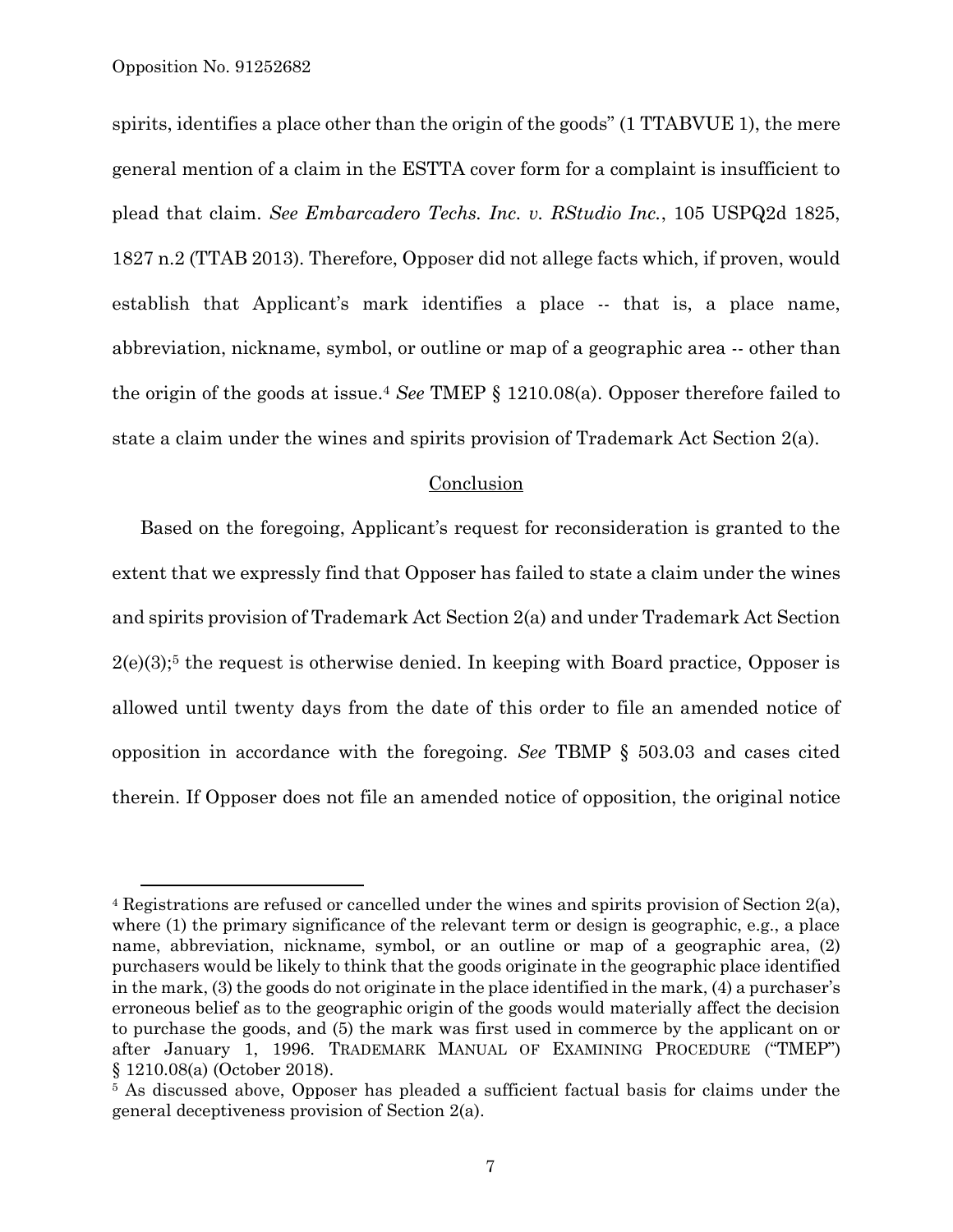of opposition will remain the operative complaint here, and this case will go forward under the general deceptiveness provision of Section 2(a) only.

Proceedings are resumed. Dates are reset as follows.

| Time to Answer                              | 3/29/2021  |
|---------------------------------------------|------------|
| Deadline for Discovery Conference           | 4/28/2021  |
| Discovery Opens                             | 4/28/2021  |
| Initial Disclosures Due                     | 5/28/2021  |
| <b>Expert Disclosures Due</b>               | 9/25/2021  |
| Discovery Closes                            | 10/25/2021 |
| <b>Plaintiff's Pretrial Disclosures Due</b> | 12/9/2021  |
| Plaintiff's 30-day Trial Period Ends        | 1/23/2022  |
| Defendant's Pretrial Disclosures Due        | 2/7/2022   |
| Defendant's 30-day Trial Period Ends        | 3/24/2022  |
| <b>Plaintiff's Rebuttal Disclosures Due</b> | 4/8/2022   |
| Plaintiff's 15-day Rebuttal Period Ends     | 5/8/2022   |
| Plaintiff's Opening Brief Due               | 7/7/2022   |
| Defendant's Brief Due                       | 8/6/2022   |
| Plaintiff's Reply Brief Due                 | 8/21/2022  |
| Request for Oral Hearing (optional) Due     | 8/31/2022  |

Generally, the Federal Rules of Evidence apply to Board trials. Trial testimony is taken and introduced out of the presence of the Board during the assigned testimony periods. The parties may stipulate to a wide variety of matters, and many requirements relevant to the trial phase of Board proceedings are set forth in Trademark Rules 2.121 through 2.125. These include pretrial disclosures, the manner and timing of taking testimony, matters in evidence, and the procedures for submitting and serving testimony and other evidence, including affidavits, declarations, deposition transcripts and stipulated evidence. Trial briefs shall be